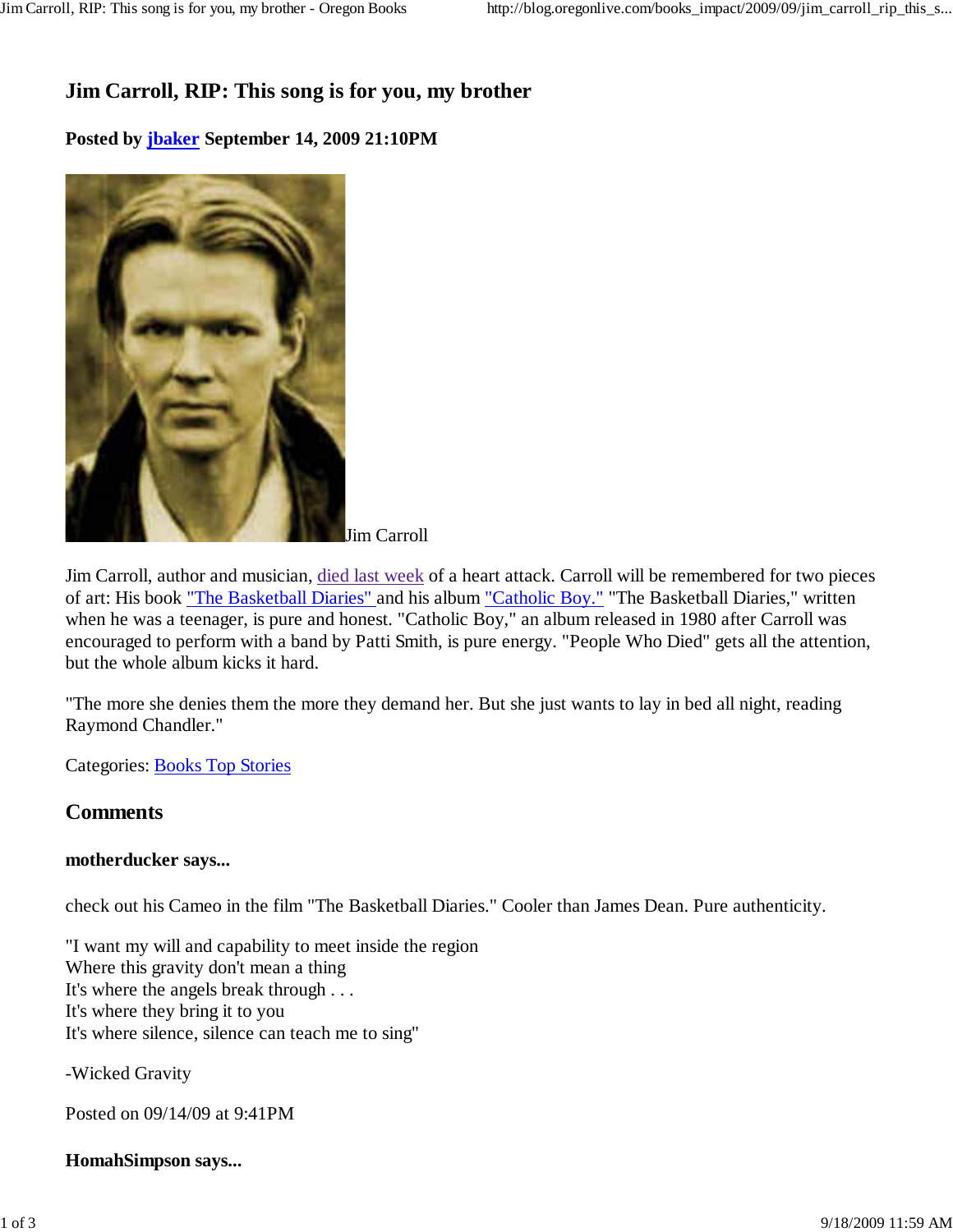I first read Basketball Diaries at the UO 28 years ago in Dr. William Strange's class on Satire. Its an amazing read and light years away from my growing up in the Columbia Gorge. The real-life diary of a white-boy basketball wiz with a heroin addiction growing up in New York in the 60's both horrified and fascinated me. The movie does not match the book -- no movie could match the intensity of the book. I saw him give a reading of his book and listened to his music -- glad I had the chance.

Don't know where or care how he fits in american culture, all I know is I'm glad I read the book (bought a reissued copy 5 years ago) and that taught me something about this country.

Posted on 09/14/09 at 9:46PM

### **JoeDando says...**

Aw, dude.

"I write your name With thick blue ink On stones I throw just to watch 'em sink"

-I Write Your Name

The world has lost an incredible poet. Here's to remembering one whose name was not written on water, but upon the stones that dwell there.

Posted on 09/14/09 at 10:46PM

#### **DudeInNEP says...**

The inspiration for countless young writers...RIP

Posted on 09/15/09 at 2:48AM

#### **KKuhnert says...**

The basketball dairies was a raw true working class take on the big apple and all that -in the day. I'll never forget the broke white hustler playing ball against "Lewy Alcindor," on the courts of NYC.

Posted on 09/15/09 at 7:46AM

#### **neighbor97 says...**

He lived hard. Surprised he made it this long. A hundred years from now, people will read the Basketball Diaries and get a feel for what NYC was like. He was a great artist. RIP.

Posted on 09/15/09 at 12:41PM

#### **lensman00 says...**

Jim Carroll documented an era and place that was great in some ways and completely messed up in others.